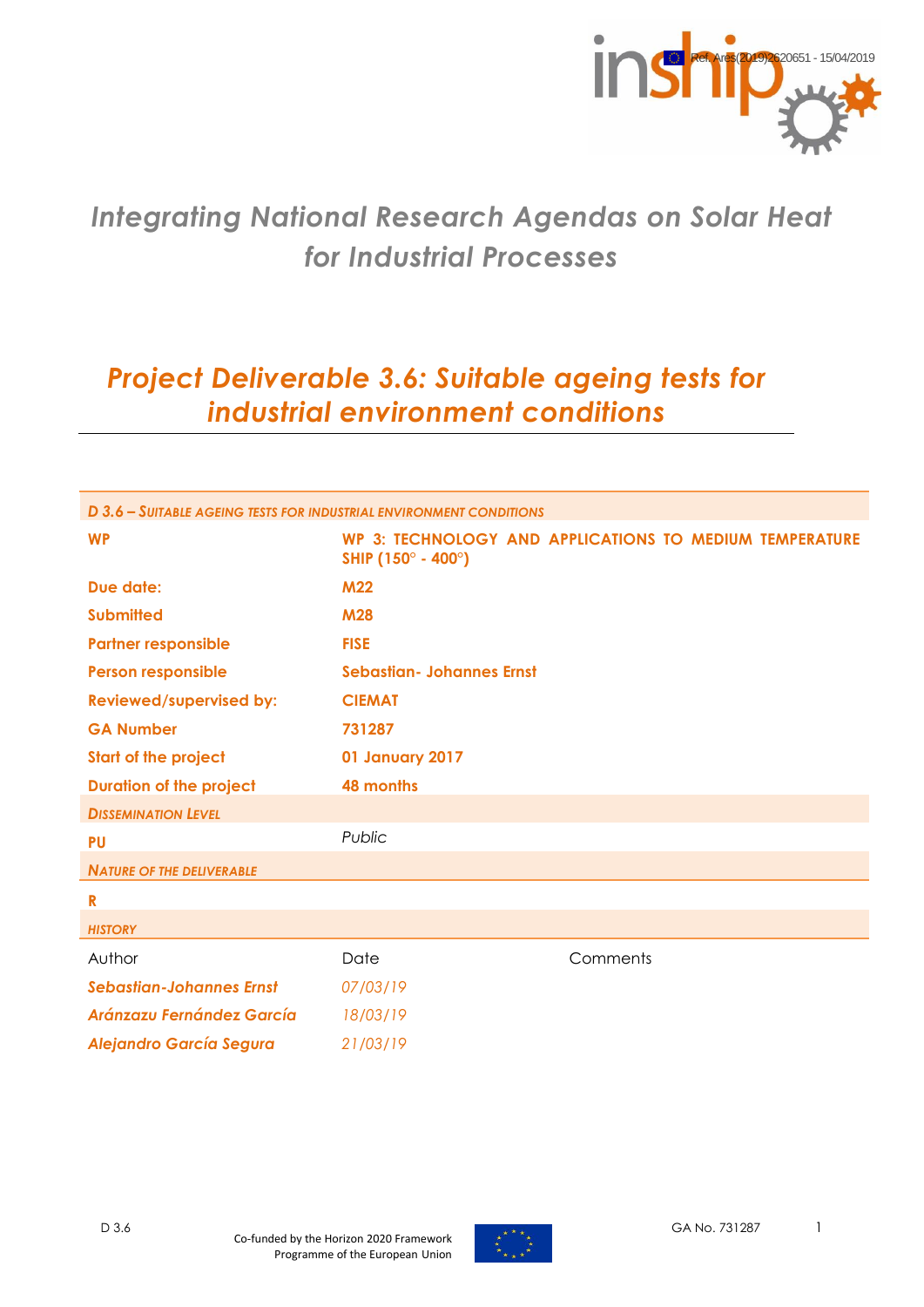

# **Contents**

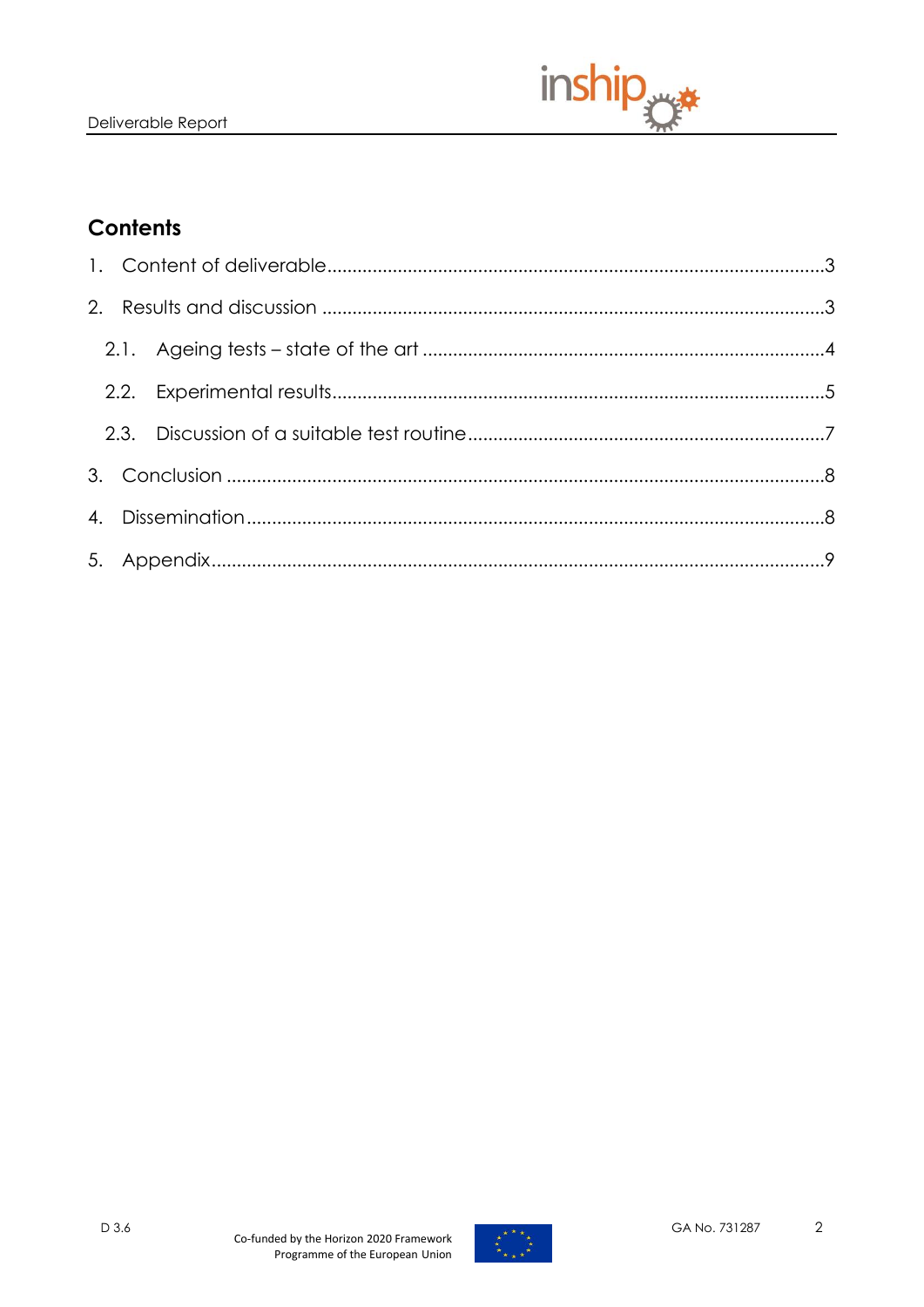

## <span id="page-2-0"></span>**1. Content of deliverable**

The main objective of the INSHIP project is "acknowledging both the potential contribution of Solar Thermal technologies towards the development of sustainable industrial production and the need of a coordinated effort tackling the technological challenges still faced by these technologies when applied in industry. INSHIP aims at the definition of a European Common Research and Innovation Agenda (ECRIA) engaging major European research institutes, with relevant and recognized activities on SHIP into an integrated structure" (Horta et al.; 2016).

The Work Package 3 (WP3: Technology and applications to medium temperature SHIP (150ºC to 400ºC) "covers the research topics related to the development of technological solutions aiming at the integration of medium temperature technologies in SHIP applications" (Horta et al.; 2016).

Task 3.3 (Durability and Reliability) from WP 3 will focus on the research topics soiling and corrosion in industrial environment, enhanced reflectors and innovative automated cleaning processes.

Corrosion is one major degradation phenomenon that solar components for Concentrating Solar Power (CSP) collectors are bound to encounter during their service lifetime, especially at those sites near industrial environments, because it may seriously affect the optimal performance of materials. Therefore, the durability study of solar components (in particular reflectors) subjected to industrial atmospheres is a key subject that must be addressed. In this report, a revision of the most significant industrial environmental conditions that play a noteworthy role in solar collector degradation and the prominent parameters for their durability study are presented.

## <span id="page-2-1"></span>**2. Results and discussion**

When assessing the ageing behaviour of concentrating solar power (CSP) collectors, two different parts have to be taken into account. These are most prominently the solar mirrors but also the supporting construction. These two parts undergo different stresses during their service life that can be clustered into different load classes like thermal stress, humidity induced stress, stress caused by irradiation and, especially in neighbourhood to industrial sites, corrosive atmospheres. It is stated in the deliverable D 3.3 that the most significant atmospheric contaminants being able to act as corrosive agents are H2S, SO2, NO<sup>2</sup> and Cl2. These molecules may react corrosive to the mirrors as well as to the supporting structure in combination with atmospheric humidity, preferably. Since the concentration of these contaminants may vary with the nature of industrial sites (combustion of fuels, pulp and paper industry, …), it is recommended to determine the corrosiveness of the atmosphere in accordance to the ISO 9223 standard and is has also to be stated that each site has to be evaluated separately.

Within this section, a brief overview of different ageing tests being applied to solar mirrors is provided followed by a short discussion of the suitability of said tests.

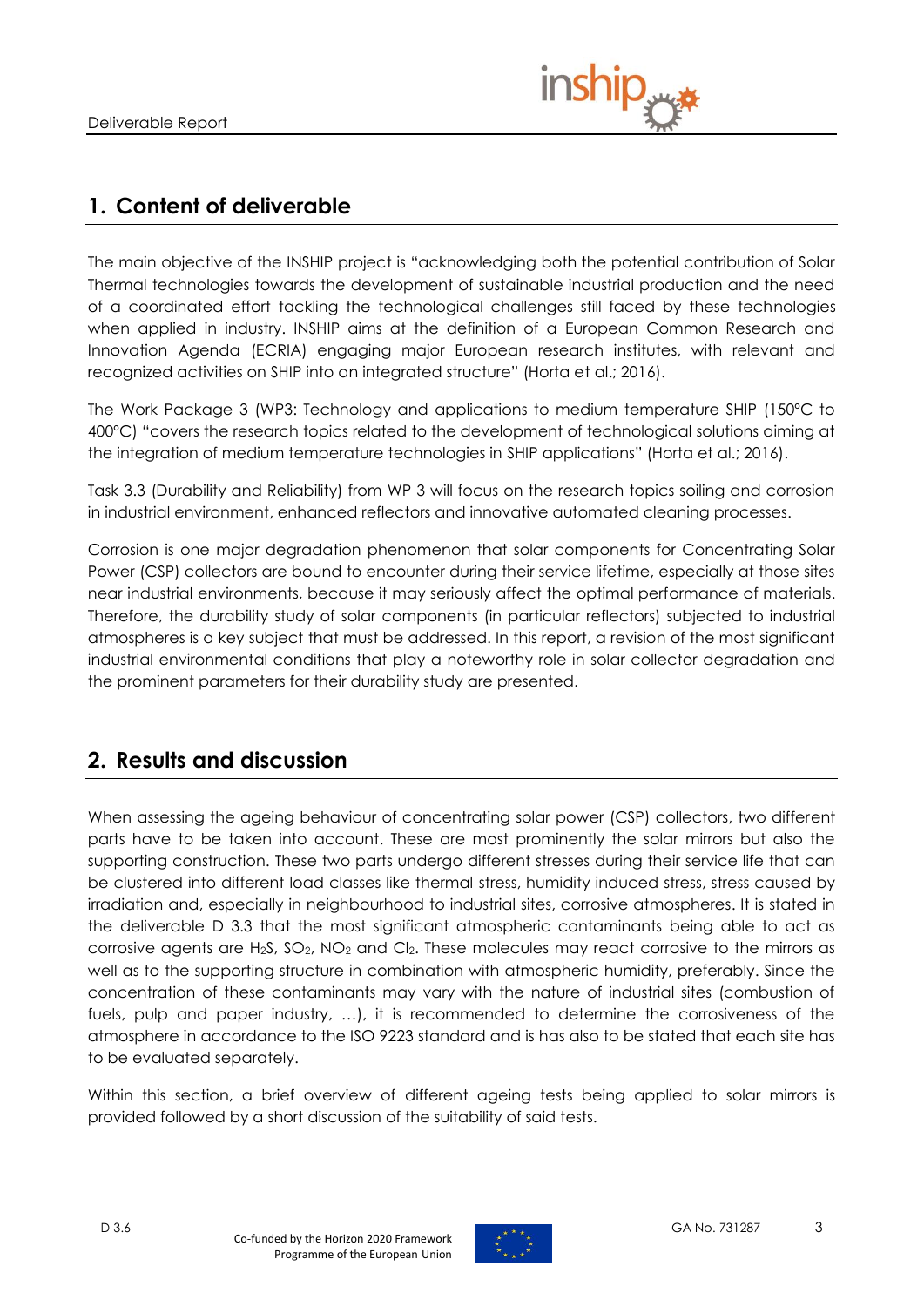

### <span id="page-3-0"></span>**2.1. Ageing tests – state of the art**

Tests for mirrors in CSP solar fields can be found in the literature. Summarising the state of the art, García-Segura and co-workers propose the test methods listed in Table 1 as mirror ageing tests. The majority tests are originally established for quality assurance of photovoltaic modules (IEC 62108 and 61214). Therefore, the conditions in terms of temperatures, humidities and cycles or cycle times are not mandatory. Further, the salt spray tests and the acid rain test are suspected to overrate the corrosion since these tests are carried out under unrealistically high humidity of 100 % r.H.

| Reference         | Name of test                           | <b>Proposed conditions</b>                                                                                              |
|-------------------|----------------------------------------|-------------------------------------------------------------------------------------------------------------------------|
| IEC 62108:2016    | Damp heat                              | T = $85^{\circ}$ C, r.H. = $85\%$ for 1000 h or<br>T = $65^{\circ}$ C, r.H. = $85\%$ for 1000 h                         |
| ISO 6270-2:2018   | Humidity<br>condensation               | or   T = 40 °C, r.H. = 100 % for 480 h                                                                                  |
| IEC 61215:2016    | Thermal cycling                        | 200 cycles between -40 $^{\circ}$ C < T < 85 $^{\circ}$ C                                                               |
| IEC 61215:2016    | Thermal cycling<br>$+$<br>condensation | 10 cycles of thermal cycle between -40 $^{\circ}$ C < T <<br>85 °C and -40 °C < T < 40 °C at r.H. = 100 %               |
| IEC 62108:2016    | Humidity freeze                        | 400 cycles of thermal cycle between -40 $°C < T <$<br>65 °C, 20 h at T = 65 °C and r.H. 85 % and 4 h at<br>$T = -40 °C$ |
| ISO 11341:2004    | Weather-ometer<br>(WOM)                | Xenon-arc lamp on, cycles of $[T = 65 °C, 40 % <$<br>r.H. $< 60$ %; water spray)                                        |
| ISO 11507:2007-02 | QUV or UV + water                      | 250 cycles of UV on $(T = 60 °C)/off$ $(T = 45 °C)$ for<br>4 h per half cycle                                           |
| ISO 9227:2017     | Salt spray (NSS)                       | T = $35^{\circ}$ C, cNaCl = $50$ g L-1, pH = $6.5 - 7.2$ for 480 h                                                      |
| ISO 9227:2017     | Salt spray (CASS)                      | $T = 50 °C$ , cNaCl = 50 g L-1, cCuCl2 = 0.26 g L-1,<br>$pH = 3.1 - 3.3$ for 120 h                                      |
| ISO 6988:85       | Acid rain                              | Gas on $(T = 40 °C, r.H. = 100 %$ , SO2 for 8 h) / off (T<br>= 23 °C, r.H. < 75 % for 16 h)                             |

Table 1. Overview of accelerated ageing tests for solar mirrors. (García-Segura et al. 2016)

Although several standardizing committees are currently working on a specific standard for solar reflectors, the first standard already finished was recently published (in March 2018) by the AENOR body. This standard (UNE 206016) proposes the set of tests included in table 2.

Table 2. Standard tests proposed by AENOR with minimum durations and main parameters.

| <b>Test</b>                                                            | Minimum<br>duration | <b>Summary of testing conditions</b>                                                                                                                                                                                                                                                               |
|------------------------------------------------------------------------|---------------------|----------------------------------------------------------------------------------------------------------------------------------------------------------------------------------------------------------------------------------------------------------------------------------------------------|
| Neutral Salt Spray<br>(NSS) ISO 9227                                   | 480 h               | T: $35 \pm 2^{\circ}$ C, pH: 6.5 to 7.2 at 25 $^{\circ}$ C<br>Sprayed NaCl solution of $50 \pm 5$ g/l with condensation                                                                                                                                                                            |
| Copper-<br>accelerated<br>acetic acid salt<br>spray<br>(CASS) ISO 9227 | 120 h               | rate of $1.5 \pm 0.5$ ml/h on a surface of 80 cm <sup>2</sup><br>T: $50 \pm 2^{\circ}$ C, pH: 3.1 to 3.3 at 25 $^{\circ}$ C<br>Sprayed NaCl solution of $50 \pm 5$ g/l and $0.26 \pm 0.02$ g/l<br>CuC <sub>2</sub><br>Condensation rate of $1.5 \pm 0.5$ ml/h on a surface of<br>$80 \text{ cm}^2$ |
| Condensation<br>ISO 6270-2                                             | 480 h               | $T: 40 \pm 3$ °C<br>RH: 100%                                                                                                                                                                                                                                                                       |
| Combined<br>thermal cycling<br>and humidity                            | 10 cycles           | 4 h at 85°C, 4 h at -40°C, Method A: 16 h at T: 40°C<br>and 97±3% RH, Method B: 16 h at T: 85°C and 85±3%<br>RH or                                                                                                                                                                                 |

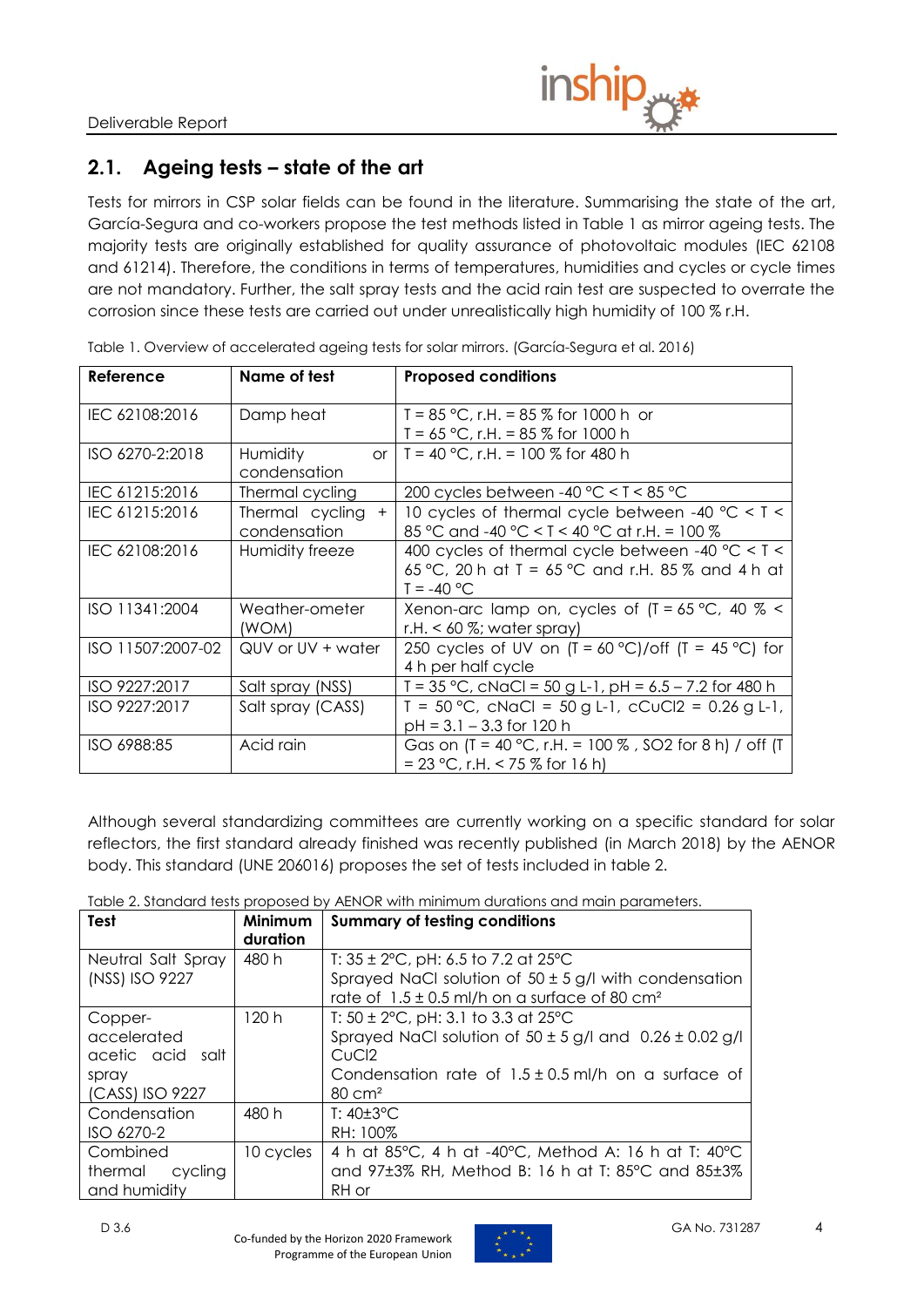

|                            |        | 40 h at T: 65°C and 85±3% RH                                                           |
|----------------------------|--------|----------------------------------------------------------------------------------------|
| UV/Humidity<br>ISO 16474-3 | 2000 h | 1 cycle: 4h at UV exposure at 60±3°C followed by<br>4h at 100% RH at $50\pm3\degree$ C |

Although these are standardised tests, it seems to be questionable if they are able to fully represent the stress caused by atmospheric acidic compounds as well as solid corrosive compounds. Therefore, tests adopted from testing of electronic components as proposed in deliverable D 3.3 might be possible candidates leading to meaningful test results. These are listed in Table 3.

| Reference           | Name of test                                                        |
|---------------------|---------------------------------------------------------------------|
| IEC 60068-2-42:2003 | Sulphur dioxide test for contacts and connections                   |
| IEC 60068-2-43:2003 | Hydrogen sulphide test for contacts and connections                 |
| IEC 60068-2-60:2015 | Flowing mixed gas corrosion test                                    |
| ISO 10062:2006      | Corrosion tests in artificial atmosphere at very low concentrations |
|                     | of polluting gas(es)                                                |

<span id="page-4-1"></span>Table 3. Overview of ageing tests under acidic atmospheres

### <span id="page-4-0"></span>**2.2. Experimental results**

Several representative industrial outdoor sites were selected to perform the outdoor exposure tests. These include both inland and coastal locations. In addition, a wide range of accelerated ageing tests were conducted, focusing in the aforementioned main corrosive atmospheric pollutants, both in the single and combined testing modes. Three configurations of reflector materials were weathered in outdoor and accelerated tests, i.e. two second-surface silvered-glass reflectors (Types 1 and 2) and one first-surface aluminium reflector (Type 3). It is worth mentioning that silvered-glass is the most deployed type of reflector in CSP plants, whilst aluminium reflectors are frequently used in solar plants for industrial process heat applications.

The experimental results obtained as a result of these investigations have been published in several high-impact scientific journals and are summarised in the following paragraphs.

A first set of experiments was devoted to the degradation of solar reflectors exposed to atmospheres containing 15 ppm of H2S in accelerated ageing tests based on IEC 60068-2-43 standard (García-Segura et al., 2018a). Both, standard (*T* = 25 ºC and *RH* = 75%) and extreme (*T* = 60 ºC and *RH* = 85%) conditions were explored. Reflectance parameters were monitored in the reflective area of silvered-glass reflectors and no significant changes were obtained, although optical microscope inspections revealed the presence of some corrosion spots that grew over time. The reflective area intentionally damaged at the beginning of tests, i.e. the scratch, was deeply analyzed in Type 1 silvered-glass reflectors and it was demonstrated that the reduced sulphur gas enhances corrosion, with a monochromatic specular reflectance loss of -0.076 and -0.011 after 21 days of the extreme and standard tests, respectively, while no decrease was noticed in the tests without gas. Preliminary EDS results showed the main role of the H<sub>2</sub>S gas in the corrosion process of the reflective layer, since all the observed silver and copper atoms might have been sulphured. Type 2 silvered-glass reflectors also featured defects after the corrosive tests, being more developed than in Type 1 reflectors, especially in terms of edge corrosion penetration (almost double length of corrosion penetration in protected edges after the extreme test). Finally, reflectance and microscopic analyses performed in the reflective area of Type 3 aluminium

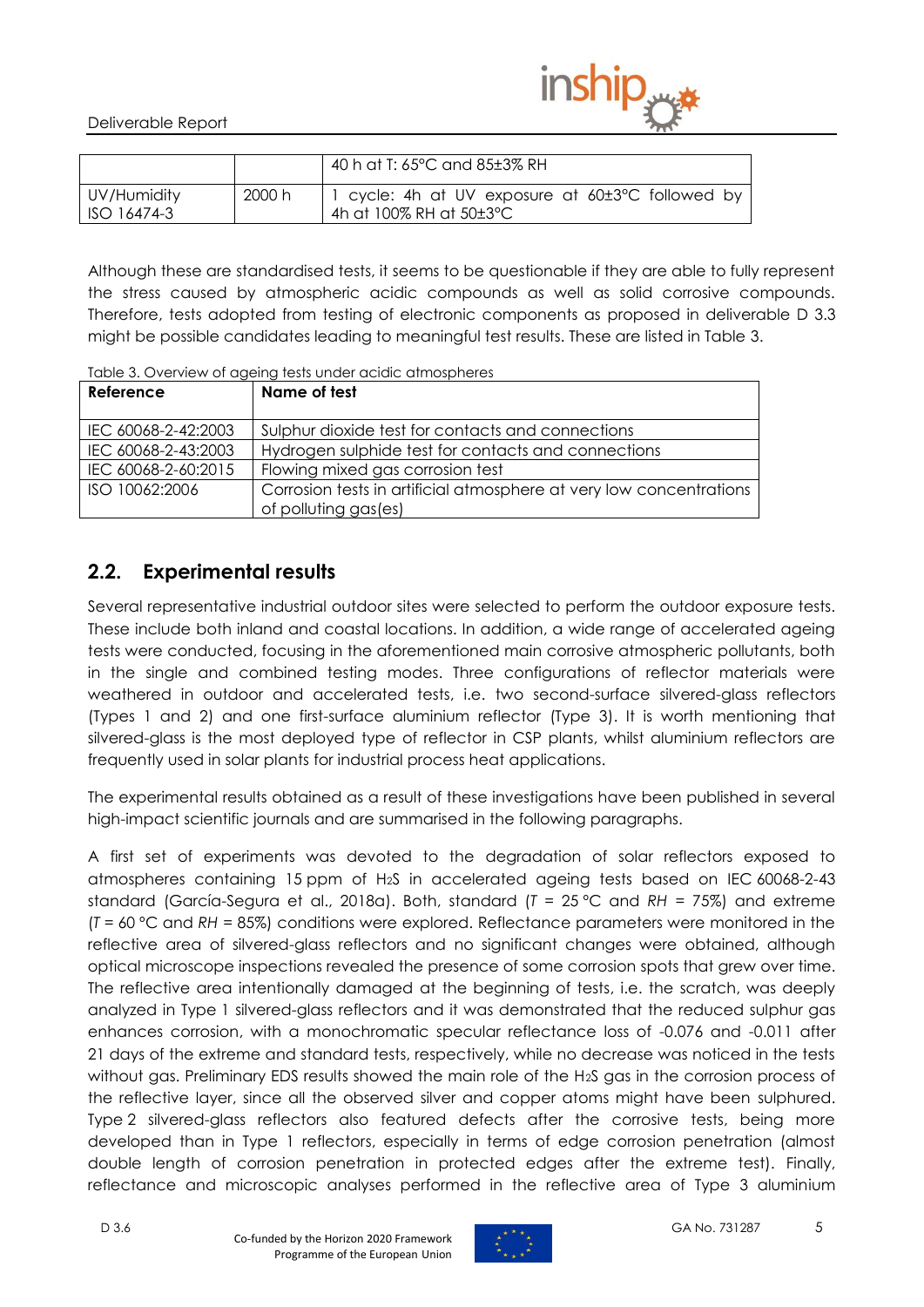

reflectors corroborated that the corrosive gas employed in the tests (H2S) hardly affects aluminium reflectors.

Humid atmospheres containing high concentrations of  $SO<sub>2</sub>$  (acid rain) were tested in a subsequent study (García-Segura et al., 2018b). Reflectors were subjected to a number of accelerated ageing tests based on the current Kesternich test methods (DIN 50018 and ISO 6988 standards), exploring different *T* (*T* = {25, 40, 50} °C) and corrosive gas concentrations ( $[SO_2] = \{666.7, 3333.3, 6666.7\}$  ppm) at *RH* = 100%. The reflective area of Type 1 silvered-glass reflectors did not show any significant loss in reflectance parameters at the end of the ageing tests. However, a major decrease in both specular and solar-weighted hemispherical reflectance (up to -0.635 and -0.301, respectively) was found in the reflective area of Type 2 silvered-glass reflectors at the end of the most harmful corrosion tests, i.e. those tests with  $SO_2$  at the highest *T* ( $T = 50$  °C) and at the highest gas concentration (*[SO2]* = 6666.7 ppm). Numerous corrosion defects (up to 370 spots on a 300 cm<sup>2</sup> total reflector surface of Type 2 reflectors) and significant corrosion penetration near the edges (up to cm order) were also found in the silver reflective layer, particularly at the end of the most deleterious corrosion tests. On the other hand, aluminium reflectors were generally not as corroded by the Kesternich tests as silvered-glass reflectors. The two high corrosion tests at the highest *T* and SO<sub>2</sub> concentration caused numerous visible corrosion spots on the reflective surface of aluminium (up to 681 spots on a 300 cm<sup>2</sup> total reflector surface), but this degradation was difficult to be detected by reflectance measurements, with a maximum average monochromatic specular reflectance loss in the whole reflective surface of -0.008. Furthermore, results of the most aggressive Kesternich test were compared to real data from corroded facets exposed at a commercial CSP plant near an industrial site, and it was possible to derive a correlation between the Kesternich testing time and the real on-site exposure time, being 57 the acceleration factor of the first in relation to the second.

The comparative analysis of the performance of solar reflectors in two accelerated ageing tests using two different sulphur compounds  $(H<sub>2</sub>S$  and  $SO<sub>2</sub>)$  at the same concentration (15 ppm) and weathering conditions (*T* = 60 ºC and *RH* = 85%) was studied in another investigation (García-Segura et al., 2018c). Silvered-glass reflectors were more degraded by H<sub>2</sub>S than by SO<sub>2</sub>. For instance, both protected and cut edges were significantly corroded by H2S, unlike in the rest of tests. Corrosion spots were also more numerous when the experiment was performed in an H2S atmosphere, with an average of 24 spots per sample. In addition, aluminium reflectors were not corroded in either of the tests but some defects in the protective coating layer were detected after the  $SO_2$  test, which implies a slightly worse performance of this reflector type when exposed to  $SO_2$ in comparison to H2S at the studied conditions.

A final work (García-Segura et al., Under Revision) compared the effects of H<sub>2</sub>S, SO<sub>2</sub> and NO<sub>2</sub> pollutant gases individually at the same testing conditions (*T* = 40 ºC, *RH* = 80%, *[gas]* = 25 ppm). Moreover, it addressed the effects of combining these three gases in binary mixtures, and results were compared to real outdoor exposure sites. Type 1 silvered-glass reflectors underwent no reflectance decrease at the end of any test. However, corrosion defects were found by optical microscope inspections, especially after tests containing  $H_2S$  and  $SO_2$ . Also tests with  $NO_2$  were responsible for extensive corrosion penetration in cut edges (up to 802 μm). Analyses in the area of the scratch informed about the ranking of the tests aggressiveness, which is as follows (from highest to lowest): H<sub>2</sub>S+NO<sub>2</sub>, H<sub>2</sub>S+SO<sub>2</sub> and H<sub>2</sub>S, NO<sub>2</sub>+SO<sub>2</sub>, NO<sub>2</sub>, SO<sub>2</sub>, no gas. The three tests with H<sub>2</sub>S caused similar effects because when silver is exposed to high concentrations of  $H_2S$ , this gas is the dominant species even in the multicomponent case, although a synergistic effect between  $H_2S$  and  $NO_2$  was observed. Then, the mixture of  $NO<sub>2</sub>+SO<sub>2</sub>$  is more powerful than the use of only  $NO<sub>2</sub>$ , and about four

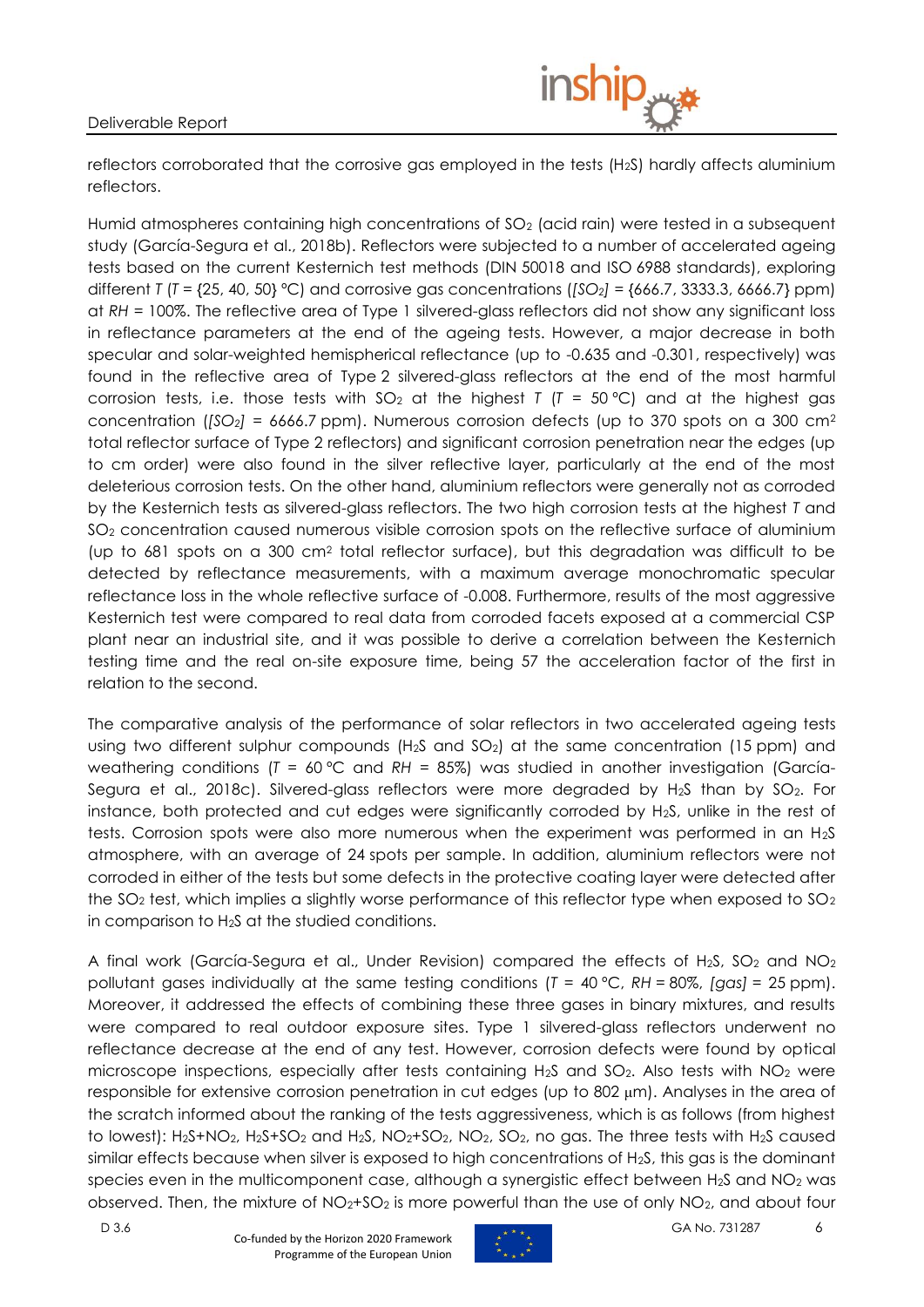

times more deleterious than only SO<sub>2</sub>. Type 2 silvered-glass reflectors did not undergo reflectance losses but also featured numerous corrosion spots after 21 days of H<sub>2</sub>S+NO<sub>2</sub>, H<sub>2</sub>S and NO<sub>2</sub> tests (up to 16 spots on a 300 cm<sup>2</sup> total reflector surface). This is explained by the powerful sulphidation of silver by H<sub>2</sub>S, as well as the meaningful synergistic effect of the H<sub>2</sub>S+NO<sub>2</sub> combination. Unlike silvered-glass reflectors, reflectance parameters of aluminium reflectors decreased at the end of the corrosion tests with NO<sub>2</sub>, with an average loss in monochromatic specular reflectance of -0.012 in the whole reflective area. The degradation of aluminium by NO<sub>2</sub> was confirmed by optical microscope inspections in the form of micro-spots that uniformly scattered the whole reflective surface of samples, whereas no defects were found in the rest of tests without NO<sub>2</sub>. Finally, some comparisons between the accelerated ageing tests with pollutant gases and the real outdoor exposures at sites near polluted industrial environments were made. According to optical microscope comparisons of the degradation defects detected in Type 1 silvered-glass reflectors, similar corrosion patterns were found in a site affected by pollution from an oil refinery and a coalpower plant and in the accelerated tests containing sulphur, i.e. Test H<sub>2</sub>S, Test SO<sub>2</sub> and Test H<sub>2</sub>S+SO<sub>2</sub>. In addition, similarities between the corrosion defects found in the scratch at an urban-industrial site with a cement plant and in Test  $NO<sub>2</sub>+SO<sub>2</sub>$  were also observed. The acceleration factor of this test in relation to the urban-industrial site was estimated at a value of 27. Finally, aluminium reflectors exposed at outdoor sites developed pitting corrosion only in the coastal environments due to the effect of salinity, whilst defects related to the presence of corrosive gases were not detected. Therefore, aluminium reflectors need longer exposure times to degrade in industrial atmospheres. However, in terms of near-specular reflectance loss, silvered-glass reflectors still perform better than aluminium reflectors during outdoor exposure at the different sites.

### <span id="page-6-0"></span>**2.3. Discussion of a suitable test routine**

Literature comparing outdoor exposure and indoor ageing experiments and including acidic species can scarcely be found. Therefore, a strategy to investigate the influence of said species is described here that has to be verified experimentally.

First, outdoor exposure stress can be clustered in load classes. Afterwards, different combinations of tests have to be carried sequentially including temperature cycles, humidity exposure, UV-tests and ageing tests comprising acidic compounds.

A standard procedure should always comprise temperature cycles as described in the IEC 61215:2016.

As reported in literature, a good agreement between indoor and outdoor ageing can be achieved by following the thermal stress with subsequently altering a NSS and a UV+water test – at least, when no corrosive agents are present (Sutter et al. 2014). Further, it has been shown, that parallel testing is not sufficient, especially when corrosive species may be present (Sutter et al. 2015). Therefore, the second load class should consist of altering NSS and UV+water tests on samples that have been preaged by a thermal cycling test.

If corrosive species might be present in the atmosphere the second tests should be modified by replacing the NSS by a CASS test or to an additional test according to the tests described in *[Table](#page-4-1) 3*. Herein it is important to choose the test according to the investigated industrial site in terms of composition of contaminants.

Last but not least, in a fourth load class, additional soiling tests should be included using test sands according to the investigated site. (Klimm et al. 2016)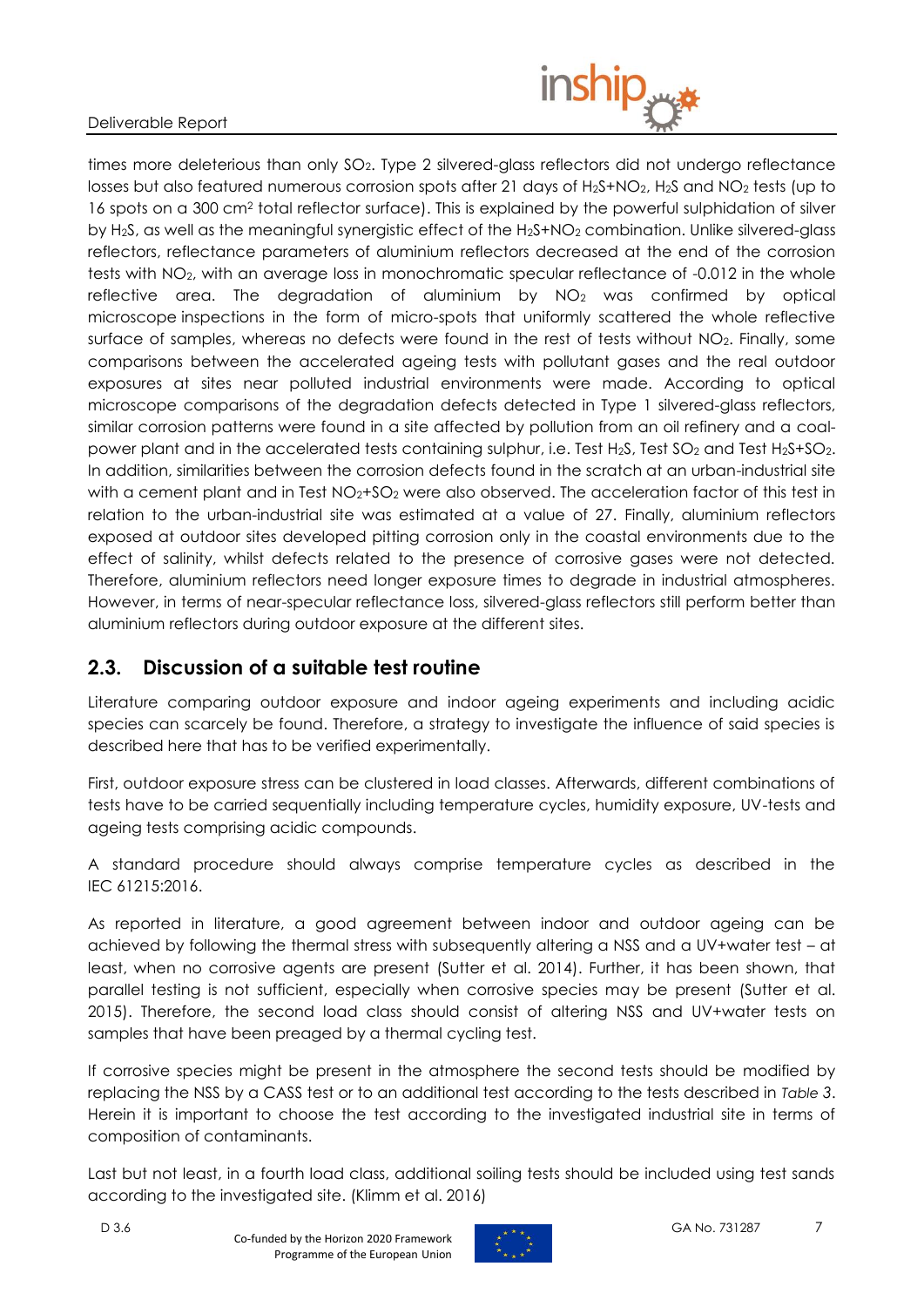

However, it is noteworthy, that there are far too less results available for outdoor exposure tests in industrial sites and also in accelerated ageing tests under corrosive conditions and that there is therefore a huge demand in further development of such tests.

# <span id="page-7-0"></span>**3. Conclusion**

- A variety of different standardised tests is shown.
- Literature lacks of sufficiently broad data to conclude a defined test routine for industrial sites.
- A first approach to define a test routine for industrial sites has been successfully carried out, and significant implications regarding the most suitable reflector materials and testing conditions for industrial atmospheres with pollutant gases have been derived.
- A test strategy based on loading classes is proposed to be verified experimentally consisting of four load classes: Thermal cycling, altering UV+water and NSS tests, additional tests with corrosive agents and soiling tests.

### <span id="page-7-1"></span>**4. Dissemination**

(García-Segura et al., 2018a) García-Segura, A., Fernández-García, A., Ariza, M.J., Sutter, D., Valenzuela, L. Effects of reduced sulphur atmospheres on reflector materials for concentrating solar thermal applications. Corrosion Science, 133, 78–93, 2018. Doi: 10.1016/j.corsci.2018.01.021.

(García-Segura et al., 2018b) García-Segura, A., Fernández-García, A., Ariza, M.J., Sutter, F., Valenzuela, L. Degradation of concentrating solar thermal reflectors in acid rain atmospheres. Solar Energy Materials and Solar Cells, 186 92–104, 2018. doi.org/10.1016/j.solmat.2018.06.032.

(García-Segura et al., 2018c) García-Segura, A., Fernández-García, A., Buendía-Martínez, F., Ariza, M.J., Sutter, D., Valenzuela, L. Durability Studies of Solar Reflectors Used in Concentrating Solar Thermal Technologies under Corrosive Sulfurous Atmospheres. Sustainability, 10, 3008, 2018. Doi: 10.3390/su10093008.

(García-Segura et al., Under Revision) García-Segura, A. Fernández-García, M.J. Arizab, F. Sutter, T. Diamantino, L. Martínez-Arcosa, T.J. Reche-Navarro, L. Valenzuela. Influence of several atmospheric pollutants and their synergistic effects on the aging of reflector materials for concentrating solar thermal technologies. Solar Energy Mat. Solar Cells. In press